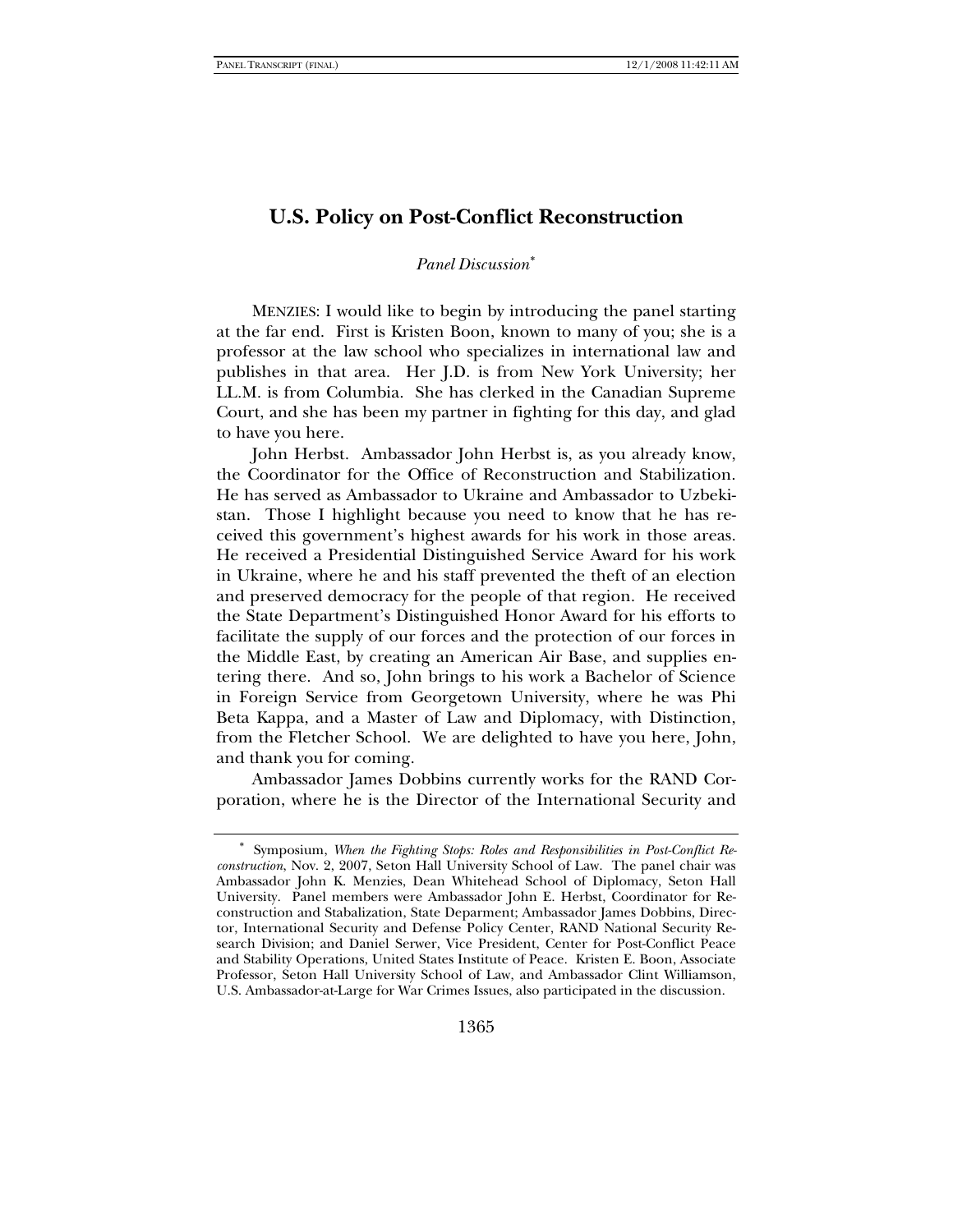<span id="page-1-0"></span>1

### 1366 *SETON HALL LAW REVIEW* [Vol. 38:1365

Defense Policy Center. He has broad experience. He has served as Assistant Secretary of State for Europe, as a Special Assistant to the President for the Western Hemisphere, Special Advisor to the President and Secretary of State for the Balkans, and Ambassador to the European Community. He was assigned, during the Clinton administration, almost all of the top issues that came up on the radar screen in international affairs—Somalia, Haiti, Bosnia, Kosovo. He was the Bush administration's first Special Envoy for Afghanistan, and he also was the representative to the Afghan opposition in the wake of September 11, 2001. Also, he was my boss in the Foreign Service and is one of the best people I have ever worked for. And thank you, Jim, for coming today. Many of you have read his book *Beginners Guide to Nation Building* and the two other members of that series. So Jim, thank you.

The third is Daniel Serwer, who is Vice President of the Center for Post-Conflict Peace and Stability Operations and the Centers of Innovation at the United States Institute of Peace (USIP). That does not tell you all about Daniel. He has worked in the areas of Afghanistan, the Balkans, Haiti, Iraq, and Sudan while at the Institute of Peace. He is a former Foreign Service Officer. He did terrific work in Bosnia as the person that held the federation together—the federation of Serbs, Bosnians, and Croats—during the most critical period of peacebuilding in the area. Daniel is single-handedly responsible for taking the United States Institute of Peace from being a think tank to a do tank—an operational unit. For those of you who do not know the U.S. Institute of Peace, it was funded by the U.S. government but basically kept at arms length and rigorously independent. Daniel has made it into a player in providing support to countless international crises. So, I am delighted to have you here too.

With that introduction, I am going to start by asking a question, and that is how we are going to do this. We will open it to the floor in a few minutes, but I am going to take the chair and ask Ambassador Herbst what is new on the horizon, in terms of the U.S. response to post-conflict reconstruction.

HERBST: Thank you.  $S/CRS<sup>1</sup>$  $S/CRS<sup>1</sup>$  $S/CRS<sup>1</sup>$  really has two major imperatives. First, they ensure that the U.S. government is organized in a unified way to handle stabilization or reconstruction crises, to make sure the next time we have such a crisis that all elements of U.S. power are used to address it, that there is a single comprehensive plan which

Office of the Coordinator for Reconstruction and Stabilization.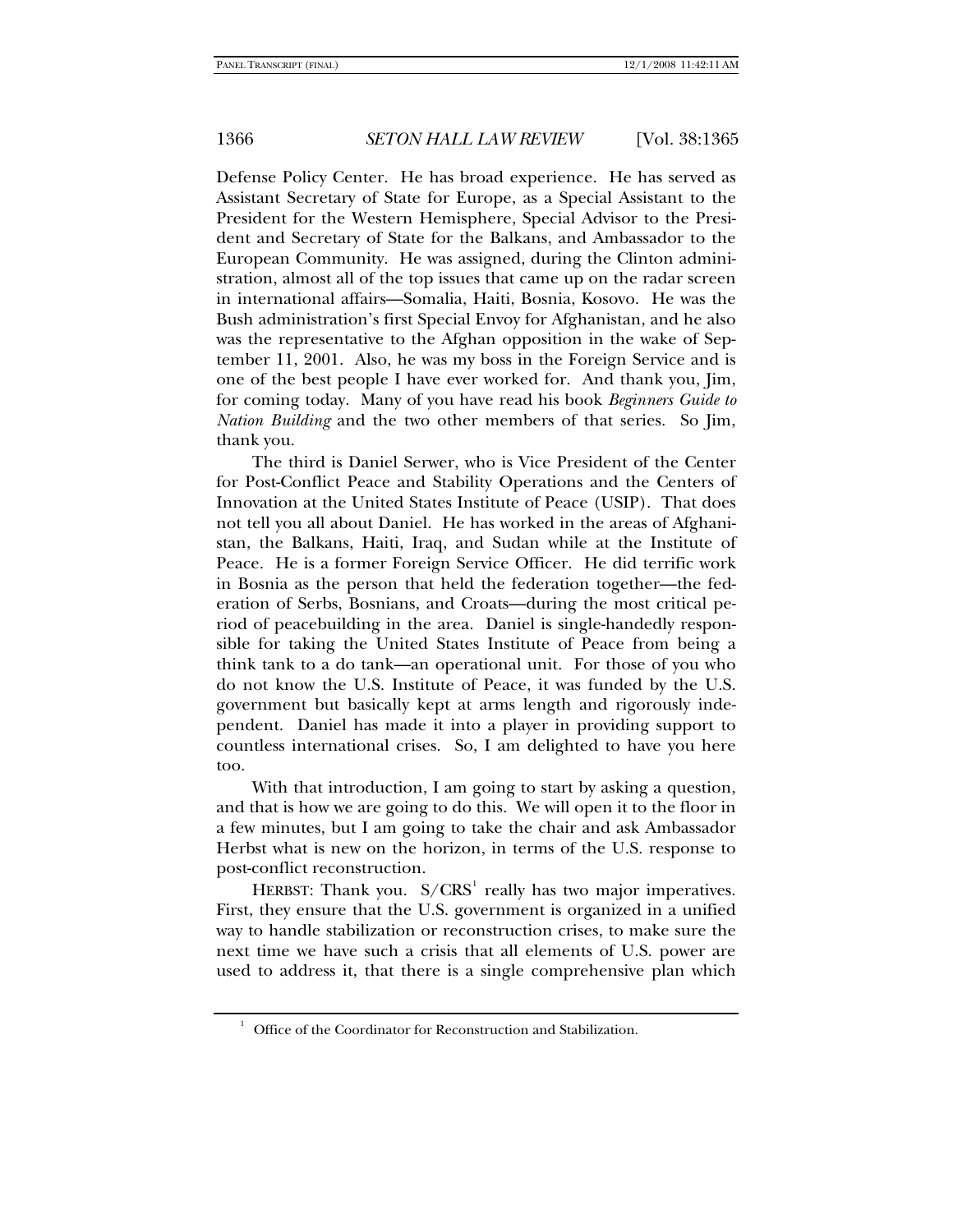uses all elements of that power, and that it is implemented effectively and efficiently.

The second part of our mission is to make sure we have all the trained civilians with the right skill sets, the right equipment, ready to go in such a crisis. And here is where we are in achieving those objectives this morning.

There has been an agreement in the InterAgency regarding the creation of what we call the InterAgency Management System for responding to a stabilization crisis. The InterAgency Management System has the following elements.

First, you have a policy level group at the Assistant Secretary Level; it is called the Country Reconstruction and Stabilization Group (CRSG). It consists of every agency which has a role in a crisis. It is chaired by a combination of the Regional Secretary and Senior Re-gional National Director of the NSC<sup>[2](#page-2-0)</sup> and the head of S/CRS. I am glad of the fact that you have three chairpeople consolidating strength; it is a bureaucratic compromise. By stepping into a real crisis, senior leaders of our government choose to take charge, and the S/CRS will have someone to run the policies and make sure that the trainings are on time.

Under the CRSG is something called the Secretariat, run by my office. It is InterAgency; it is designed to write a plan of operations for the U.S. government on the civilian side in a stabilization crisis. Equally important, it has Pentagon participation to ensure that military and civilian plans are completely in harmony.

To further ensure such harmony, if there is a stabilization crisis where there is a military component, we have something called Integration Planning Cell. This Integration Planning Cell is run by the S/CRS; it is also an InterAgency group. It will deploy to the headquarters of the military that is running the operation. If this is a U.S. run military operation, it will deploy to the relevant Combatant Command. At the intervention as to the operations in the Middle East, it would deploy to CENTCOM<sup>[3](#page-2-1)</sup>; if it is Latin America, it would deploy to SOUTHCOM.<sup>[4](#page-2-2)</sup> If it is an international military operation for example, the U.N.—this outfit would deploy to wherever the U.N. military headquarters are. The purpose here is to make sure at the field level that military and civilian plans are completely in sync.

<span id="page-2-2"></span>4

<span id="page-2-0"></span><sup>2</sup> United States National Security Council.

<span id="page-2-1"></span><sup>3</sup> United States Central Command.

United States Southern Command.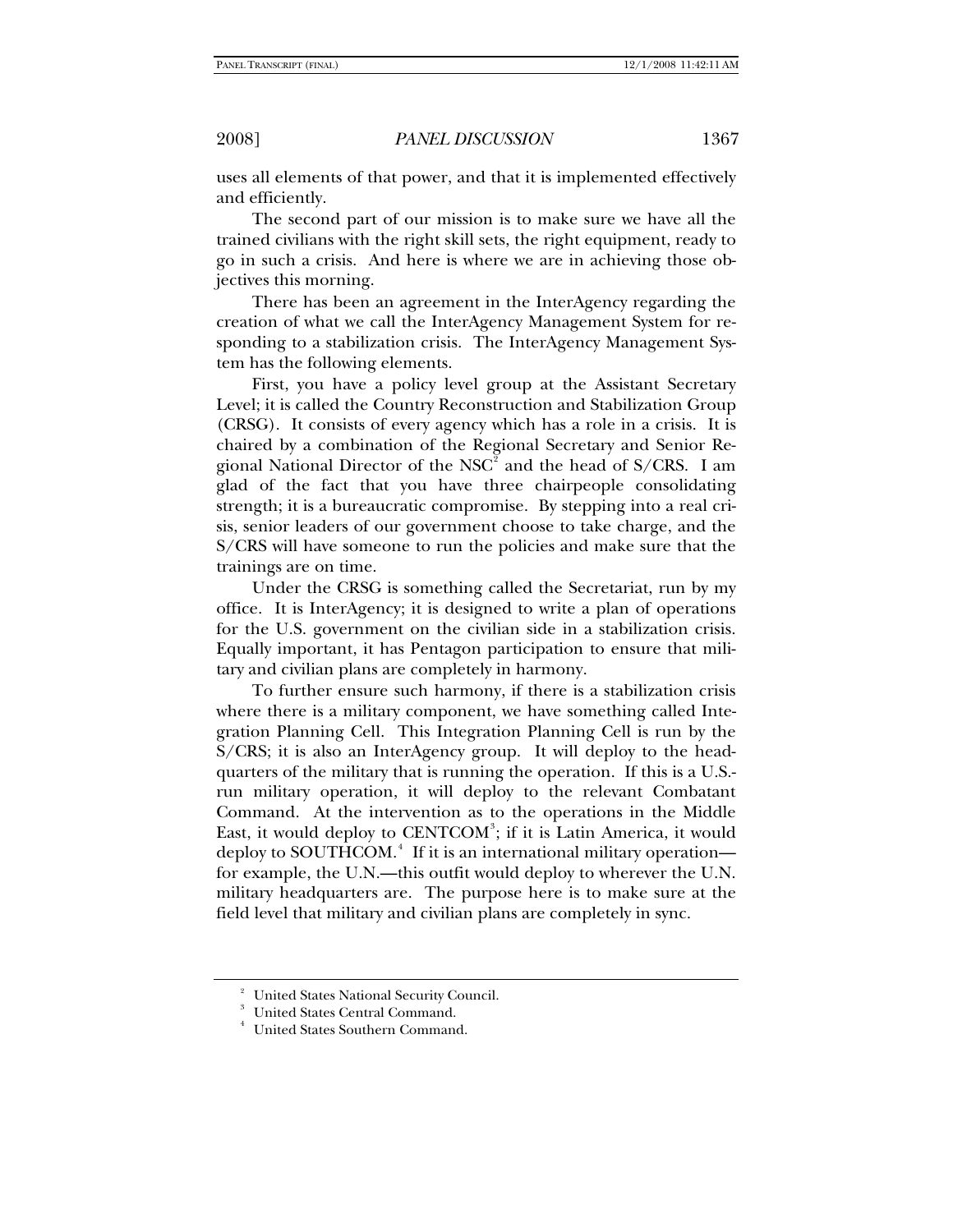Finally, the InterAgency Management System has something called Advance Civilian Teams. These are our equivalent of PRTs.<sup>[5](#page-3-0)</sup> These are an InterAgency group. They would be under S/CRS leadership in most cases. If they deploy to a country where there is a U.S. embassy, it would be under the Chief of Mission; if not, it would be the senior U.S. civilian component to the country.

Their job is to run all civilian operations or all U.S. civilian operations in such a crisis. If it is a country which is large and which has many, many requirements, there would be field Advance Civilian Teams operated by the country under the leadership of the Advance Civilian Team headquarters. This Advance Civilian Team, as designed, can work in an operation where the U.S. is the principal power, and it can work in a multi-lateral setting with other countries. It could work in a sector where the U.N. has the leadership. It is designed to function in all kinds of international settings. This is the agreed [manner in which we now proceed] in a crisis .

The second part of our mission is to make sure that we have the civilians ready to go out to such crises. We have devised, and it has been approved by our government, a three-pool system of civilian employees. The employees we are looking for need to have the skills required when there is no functioning government. So we are looking for people, for these pools to be comprised of people, who have the following sets of skills. There will be all types of engineering road engineers, civil engineers, water and electrical engineers. There will be people who can handle public administration—public health officials, city planners. All the people involved in rule of law, meaning police, judges, corrections officials, attorneys, and also the economists. In some instances, there might be port operators. All the people that we need to stand up a government which does not exist or to help any number of functions for a government that does not perform very well.

We have agreed to meet three different pools in which we will find people with these skills. The first pool is something we call the active response pool. These are people whose full-time job it will be to deploy to countries in crisis. They will work for the federal gov-ernment, State Department, USAID,<sup>[6](#page-3-1)</sup> and other federal agencies.

<span id="page-3-0"></span>Right now, the U.S. government has a ten-person capability, which is a tiny, tiny capability, which sits in my office. But there has

<sup>5</sup> Provincial Reconstruction Teams.

<span id="page-3-1"></span><sup>6</sup> United States Agency for International Development.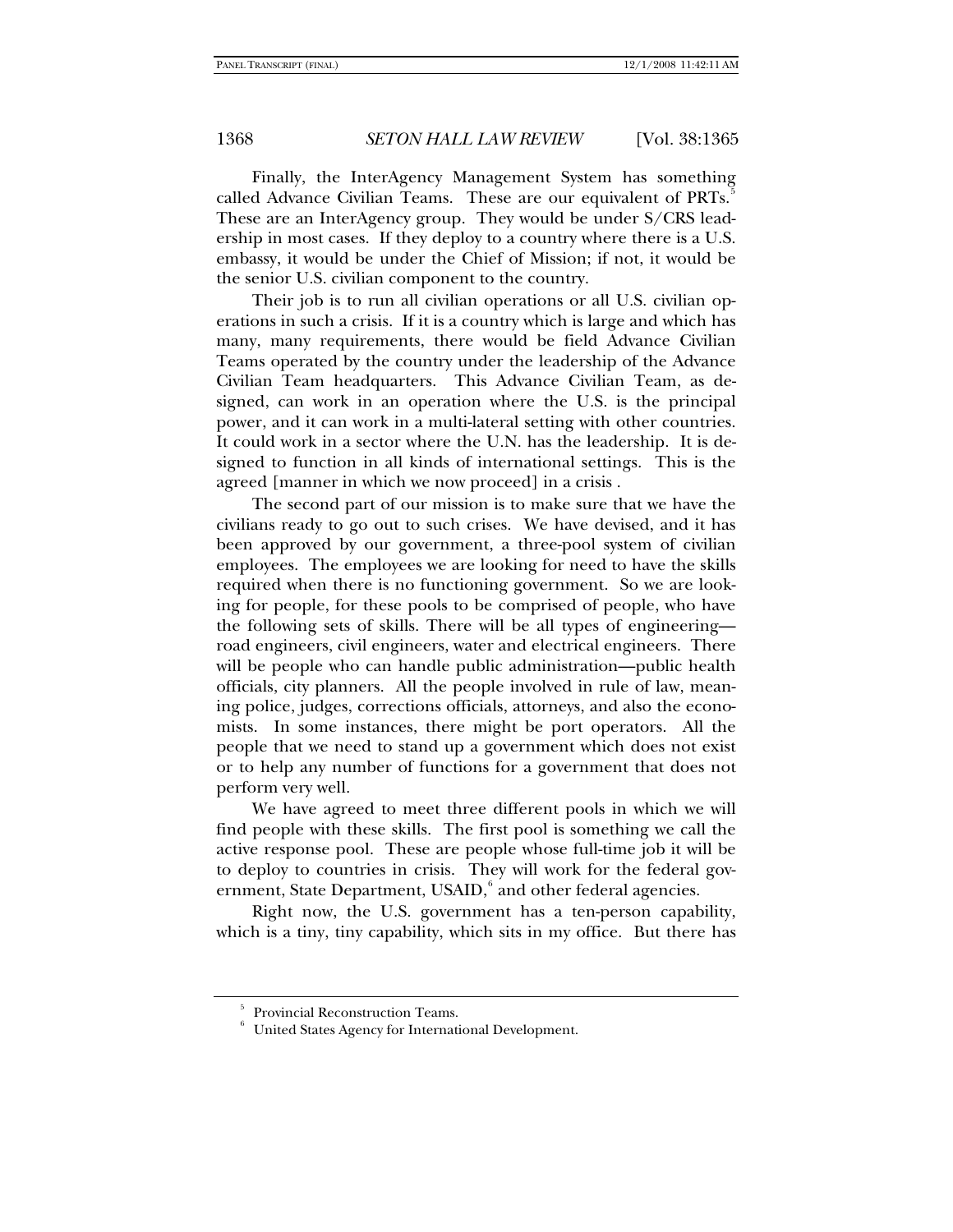been legislation proposed by Senators [Richard] Lugar<sup>[7](#page-4-0)</sup> and [Joe] Biden<sup>[8](#page-4-1)</sup> which would call for an advance response pool of 250 of whom roughly forty percent would be the State Department, forty percent would be USAID, and twenty percent sitting around the InterAgency. These folks would be trained and equipped to deploy within forty-eight hours of the decision. They would be truly a rapid response force for civilian needs.

The second pool of people is what we call the stand-by response pool. The same legislation under Lugar-Biden calls for a stand-by response pool of 2000 people. They would also sit throughout the Federal InterAgency. They would sit, again, forty percent at State, forty percent at the USAID, and twenty percent elsewhere. These folks would have full-time day jobs. They would deploy in a crisis. They would train for two or three weeks a year. It would take about fortyfive to sixty days to get them out to the field. We feel we could have eighty percent of our active response corps deployed at any one time. We could have anywhere from ten to twenty-five percent of the standby corps deployed at any one time.

The third component of this civilian response capability is a civilian reserve corps. President Bush mentioned this during his State of the Union speech in January.<sup>[9](#page-4-2)</sup> This corps would function much like our military reserve system. People in civilian life, and state and local government, would sign up. They would sign up for a four-year period. Like our stand-by corps, they would train for two or three weeks a year. They would have a commitment within their four-year period of service to deploy for up to one year. We feel we would be able to deploy twenty-five percent of them at any given time and it would take about two months to get them out into the field.

My office, right now, is working on creating, as soon as possible, a 500-person civilian reserve corps. We received appropriations in May [2007] to create such a corps. Unfortunately, we do not have authorized legislation yet passed which enables us to actually use this plan.

The Lugar-Biden legislation which I referred to is right now in consideration in the Senate. There is a similar bill proposed by Congressman [Samuel S.]  $Farr<sup>10</sup>$  $Farr<sup>10</sup>$  $Farr<sup>10</sup>$  which is under consideration in the

<sup>7</sup> Senior Senator from Indiana (Republican).

<sup>8</sup> Senior Senator from Delaware (Democrat).

<span id="page-4-3"></span><span id="page-4-2"></span><span id="page-4-1"></span><span id="page-4-0"></span><sup>9</sup> George W. Bush, President of the U.S., State of the Union Address (June 23, 2007), *available at* http://www.whitehouse.gov/news/releases/2007/01/20070123- 2.html.<br><sup>10</sup> U.S. House of Representatives, California, Democrat.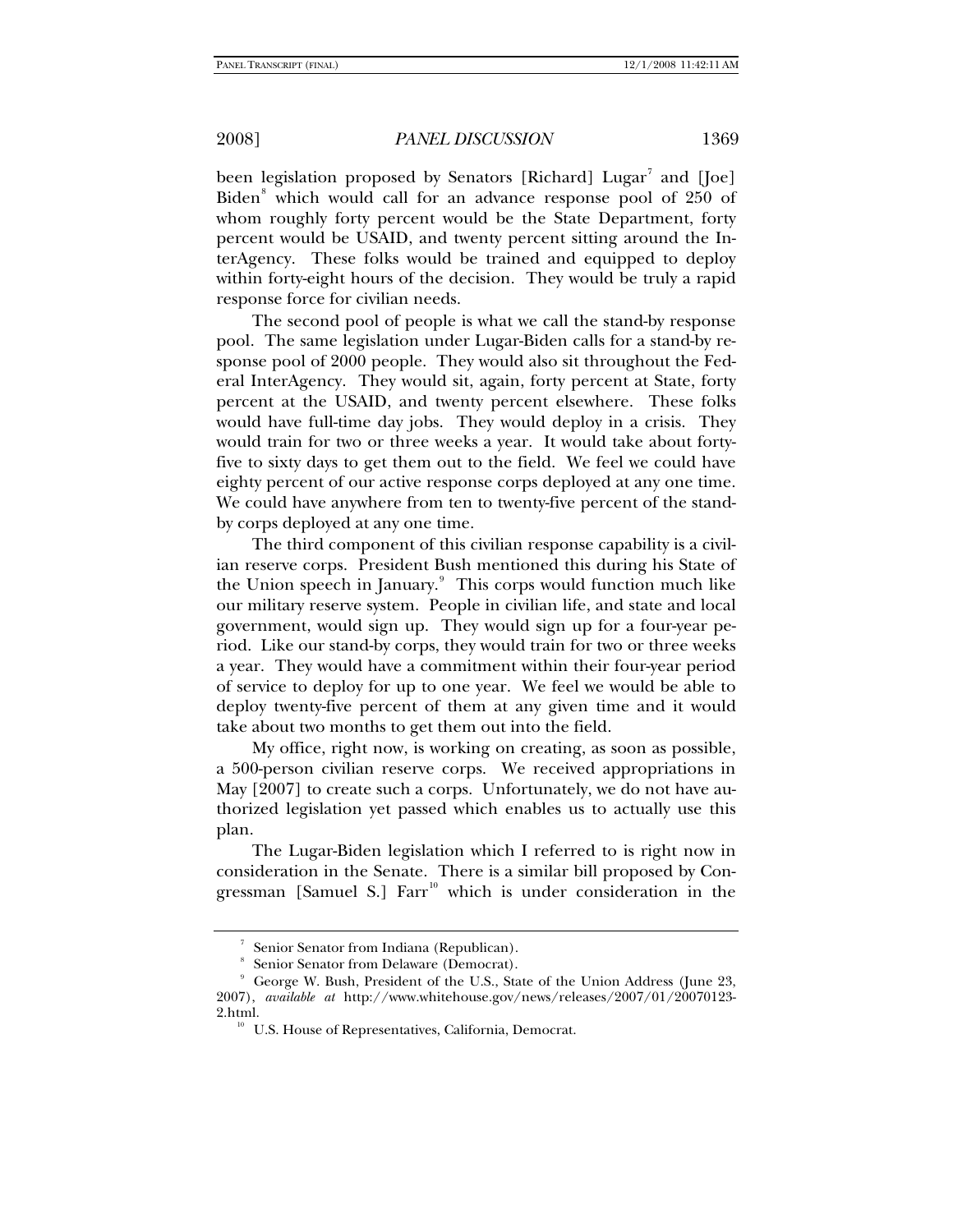House. It will take us approximately one year from the passage of that legislation to create this 500-person civilian reserve corps.

We see this as a prototype for a larger corps to be created. If you were to create a civilian reserve corps of 2000, and couple that with an active response corps of 250, and a stand-by response corps of 2000, we would be able to deploy about 1200 civilians overseas within sixty minutes, within sixty days of a decision.

(Audience Laughter)

A couple of other points. This capability is absolutely essential; this is understood. The U.S. government is going to have this capability at some point in the near future, and this capability can be used both by ourselves alone and in multi-lateral settings. S/CRS has excellent relations with our counterpart offices elsewhere around the world, and Clint was right to say that the U.S. government's capability is not the first internationally, $\mu$ <sup>[11](#page-5-0)</sup> the greater capability probably belongs to our Canadian friends in the START office. They have a significant budget. They have the ability to put people in the field in large numbers which we do not have today. But if we establish the capabilities I have described, we will certainly launch to the forefront. We have excellent cooperation with our friends in the E.U. and the U.N. I have worked closely with Carolyn MacAskie,<sup>[12](#page-5-1)</sup> who I will speak with later this afternoon. This truly is the wave of the future.

MENZIES: Thank you very much. I should mention, too, that is a very good thing that you have mentioned, to hear of the developments and about the reserve. But I wanted to mention also that Daniel could almost get the award for "I told you so" for having—how should I put this—warned early and often that our efforts in Iraq were not adequately planned. Dan, where do you see the failures and how do you think the new approaches we are taking respond to that?

SERWER: I was not planning to start with Iraq, but I am just back from Baghdad and Kabul and I can say a few words about Iraq. You know, frankly, Iraq was done by a pick-up team—a pick-up team, which had no idea of the depths of the problems that we faced. And my colleagues and I have taken a close look at what went wrong in Iraq in a chapter in a book that I assume will be published this fall.

To give you the bottom line, what happened was they undermined their own plan basically. Their plan was decapitation—use the existing structures to govern Iraq with a new leadership. When the ministries were looted, that plan went by the wayside. You no longer

<span id="page-5-1"></span><span id="page-5-0"></span><sup>&</sup>lt;sup>11</sup> Clint Williamson, *Keynote Address*, 38 Seton Hall L. Rev 1255 (2008).<br><sup>12</sup> Carolyn MacAskie works for the U.N. Peacebuilding Commission.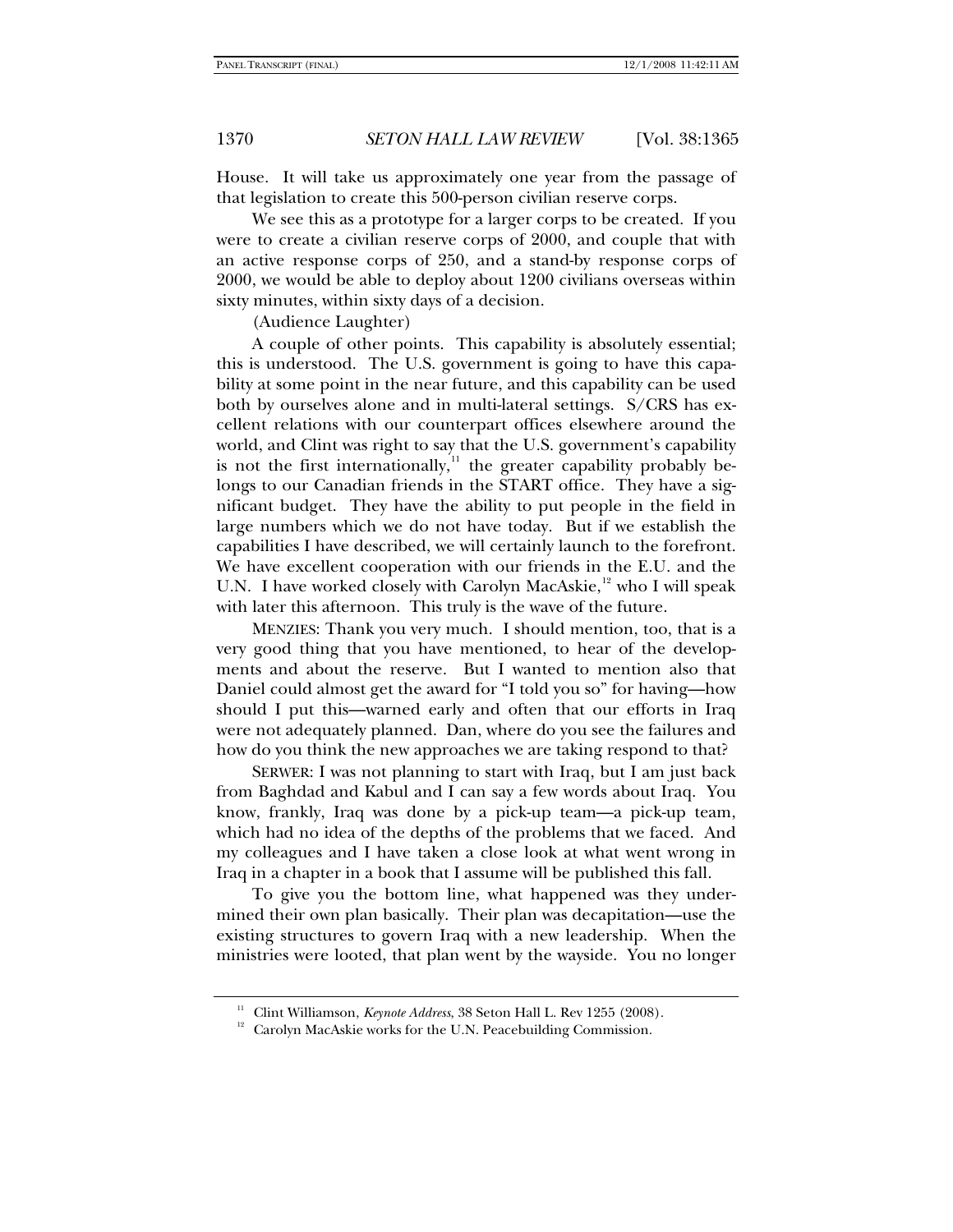had in Iraq the institutional setup to run a decapitated and bleeding government. And I actually believe that almost all the serious errors were made within a month or two months of victory and that we have played catch-up ever since, sometimes with enormous courage, sometimes with enormous results, not always, but still playing catch-up, and we have not caught up because the situation has largely spiraled out of control.

I just got back. I was in Baghdad recently at a reconciliation conference for a community called Mahmoudiyah; it is a community you know as the Triangle of Death on the Southern end of Baghdad. It was a reconciliation conference for tribal sheikhs, and they, both Sunni and Shia, very much wanted to begin to view the issues that could stabilize their community, and that has been made possible by a much better security situation.

I do not share the view of those who say that nothing has changed. I was in Baghdad for five days. I think I heard two detonations in five days, when you heard two detonations an hour at some points in Baghdad. Certainly the situation has improved.

But can the Iraqis hold the situation we have created? I think the answer for that question is no one believes that they can. In addition, I hasten to add that the Iraqis who came to help us in Baghdad through Tikrit, most of them reported that the situation with those places is not secure in any part because of the lack of American military presence. So it is a very mixed picture, certainly not uniformly deteriorating, as the Iraq Study Group said almost a year ago. I was Executive Director in the Iraq Study Group's report after, and we certainly thought at that time—December of last year [2006]—that there was a marked deterioration in the situation. I would not say that right now on all fronts, but I also would not say that I see much possibility for anything that even remotely resembles the goals set out in the administration's paper on victory.

John, I am wondering if I could add a word or two to what John said, because I think John talked about two absolutely essential components of the future of how we approach these operations: interagency coordination and the civilian reserve. Our institute, which did help to conceive of the civilian reserve, is now working on two other things that I know are also very close to John's heart, and I wanted to mention it here.

One is the issue of developing doctrine. You cannot just have a group of civilians who know how to fix water systems know how to run a local government. You have to have them working within a strategic framework that they all understand in advance and that the mili-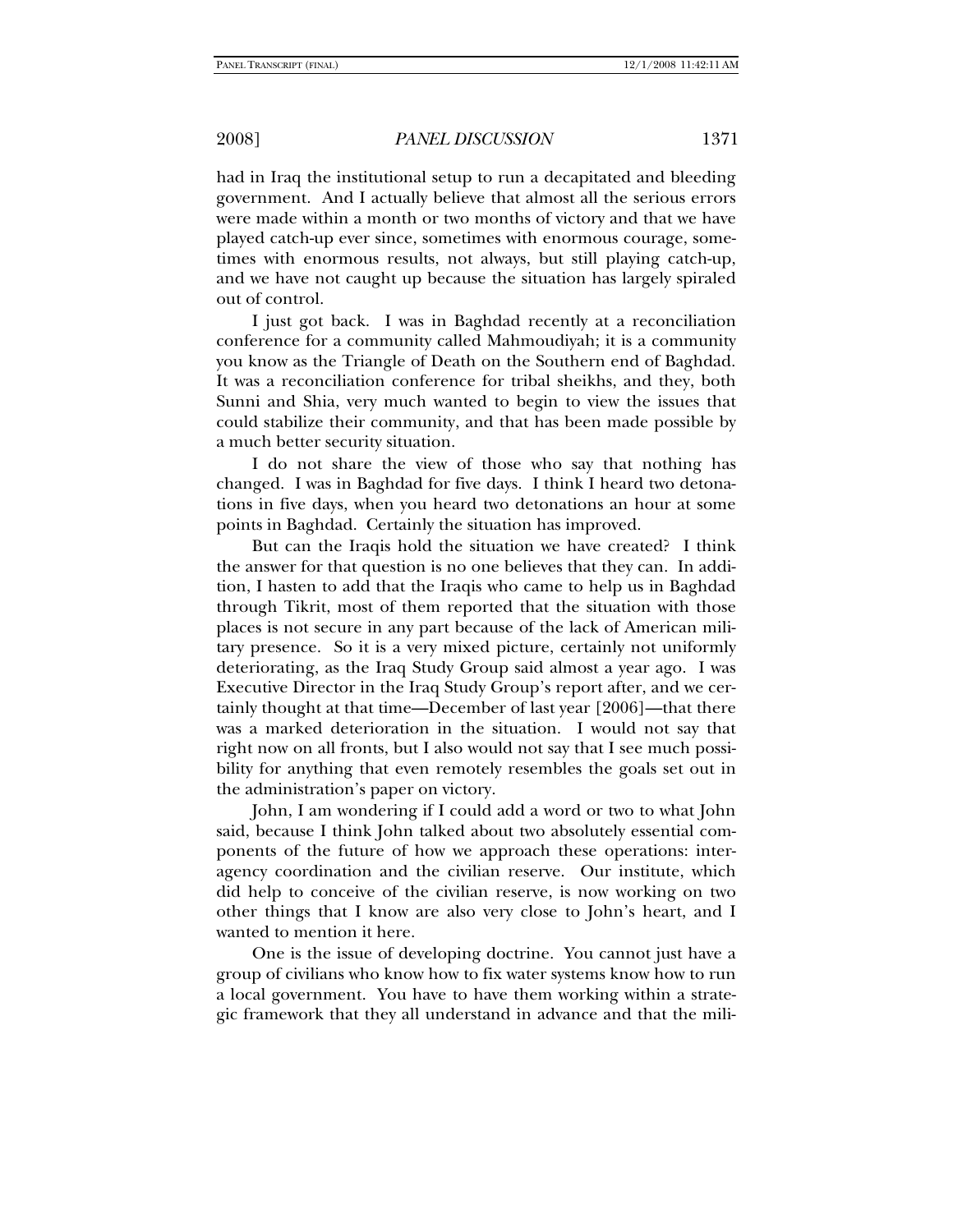tary folks also understand in advance. And it is my belief that that common framework should be more or less constant from operation to operation, and if it is done at a sufficient level of generality, that can happen.

So with John's—what shall I say—blessing, USIP and the Peacekeeping and Stability Operations Institute of the U.S. Army, from which there are a number of people in the room, we are working together with a lot of NGOs, $^{13}$  $^{13}$  $^{13}$  with a lot of other organizations, trying to develop a draft doctrine that would be the bedrock on which the civilian reserve would sit in a certain sense.

If you develop doctrine, you have to train, as well; you have to train whether you have doctrine or not. At the moment, there are many different ideas about training. Our institute is forging ahead with the development of an education training center, sometimes known as The Peace Academy, that will sit at the new headquarters of USIP almost across the street from the State Department on the Mall at 23rd [Street] and Constitution [Avenue]. And the unique thing, I think, about the USIP's training capability is that we have the capability to train military, civilians, and NGOs in the same place, and I think that is, outside the academic world, in government, here in the government world, there are actually very few other institutions that can do that kind of training.

And I think, if you do not want to see more Iraqs, these are some of the essential elements: interagency coordination that John talked about, the civilian reserve, a professional civilian reserve that has doctrine and is well-trained and well-trained in a way that is joint. And by joint, I do not mean only civilian and military, but also NGOs and schools.

MENZIES: Thank you Daniel. Jim, you have been the author of, I think, one of the most successful post-conflict reconstructions, but also you played an absolutely critical role in what was initially not a military intervention role, or at least not a military formal intervention in Afghanistan. What do you think are the deficits in what we are doing? What should we be doing differently? How does it effect the neighborhood.

DOBBINS: Thank you, John. I think both Clint Williamson and John Herbst do deserve a lot of credit for turning around an administration that was initially disinclined to get seriously engaged in postconflict reconstruction and nation-building, but I am a little worried about the durability of the changes that they have been able to intro-

<span id="page-7-0"></span><sup>&</sup>lt;sup>13</sup> Nongovernmental organizations.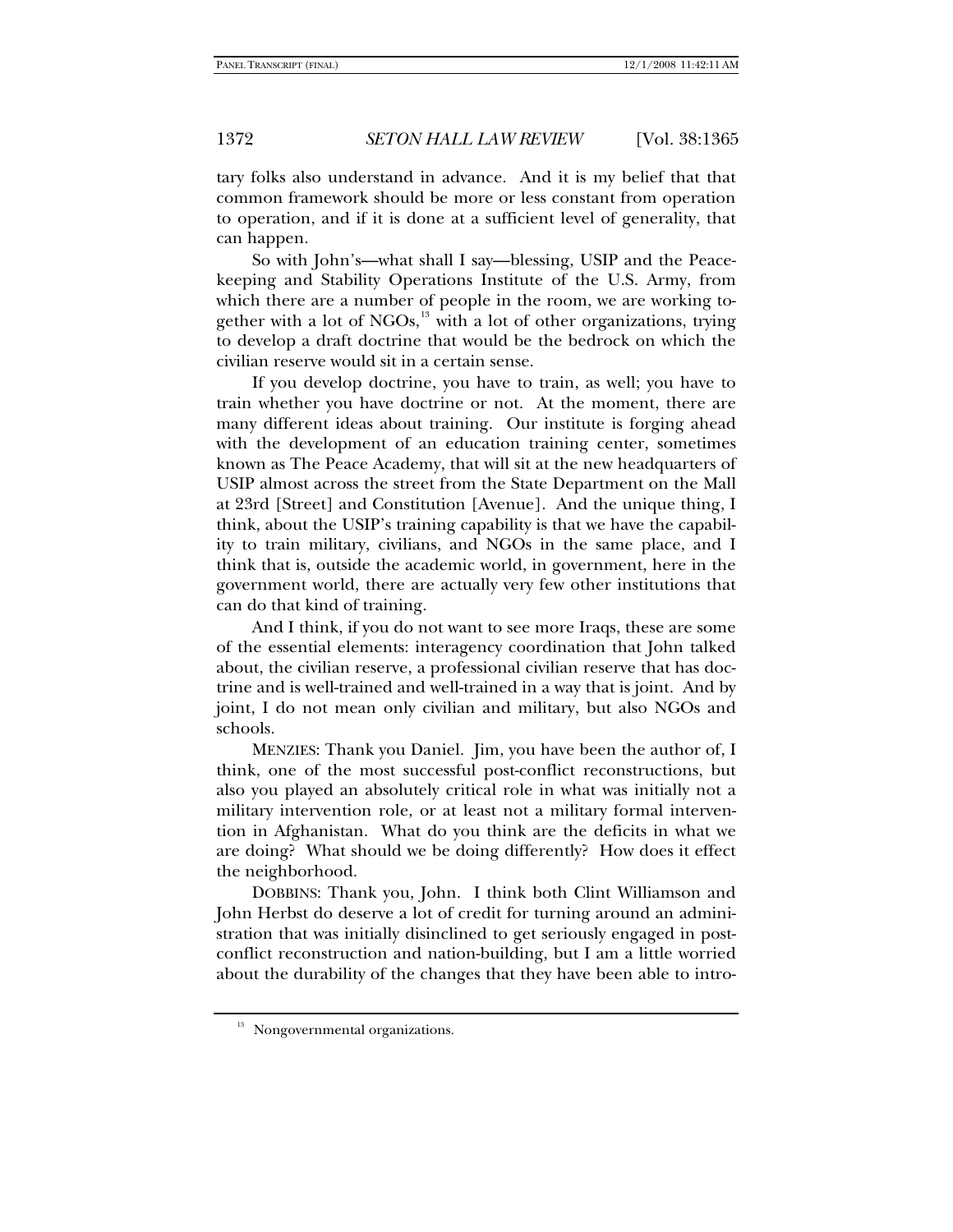duce because when administrations change, a lot of good things, as well as some bad things, can get thrown overboard. And if you remember back, looking at the American occupation of Iraq, you might think that this was the first time we had ever done something like this. It was one unanticipated challenge after another; it was one improvised response after another.

In fact, of course, it was not the first time that we had done something like this. In fact, it was the seventh time in a little more than a decade that the United States had liberated a society and then tried to rebuild it. In 1991, we had gone into Kuwait. We then went into Somalia, and to Haiti, and to Bosnia, and to Kosovo, and to Afghanistan, and finally, into Iraq. And of those seven societies, six are Muslim. The only one of them that is not Muslim is Haiti. So, when the American Army went into Iraq in 2003, there was no army in the world with more experience in nation-building than the American. And incidentally, there was no Western army in the world with more experience operating within a Muslim society than the American Army. So you have to ask how we could do this so often and yet do it so badly.

And the lesson, and the reason goes back to the controversies that surrounded the whole nation-building paradigm in the 1990s that tended to discredit this form of behavior, even as it was beginning to bear considerable success. The pace of these kinds of missions grew very substantially after the end of the Cold War. During the Cold War, the United States invaded a new country about once every ten years, so you had Grenada, Dominican Republic, Lebanon, [and] Panama. In the '90s, that went up from once every ten years to once every two years, and the duration of these missions was much longer.

The U.N.'s record went even more quickly. During the Cold War, the U.N. launched a new peacekeeping operation on the average of about once every four years. Since 1989, the U.N. launches a new peacekeeping operation every six months. And these missions are now lasting eight to ten years. So, if you are doing one every two years, pretty soon you are doing three or four at the same time as the United States has done. If you are doing one every six months, you are doing two dozen at the same time, which is where the U.N. is at the moment.

And these are expensive, and they are intensive, manpowerintensive, and the U.S. Congress and the American public were getting fed up with this in the 1990s. It was a new burden. We paid twenty-five percent of all the U.N.'s costs and, of course, one-hundred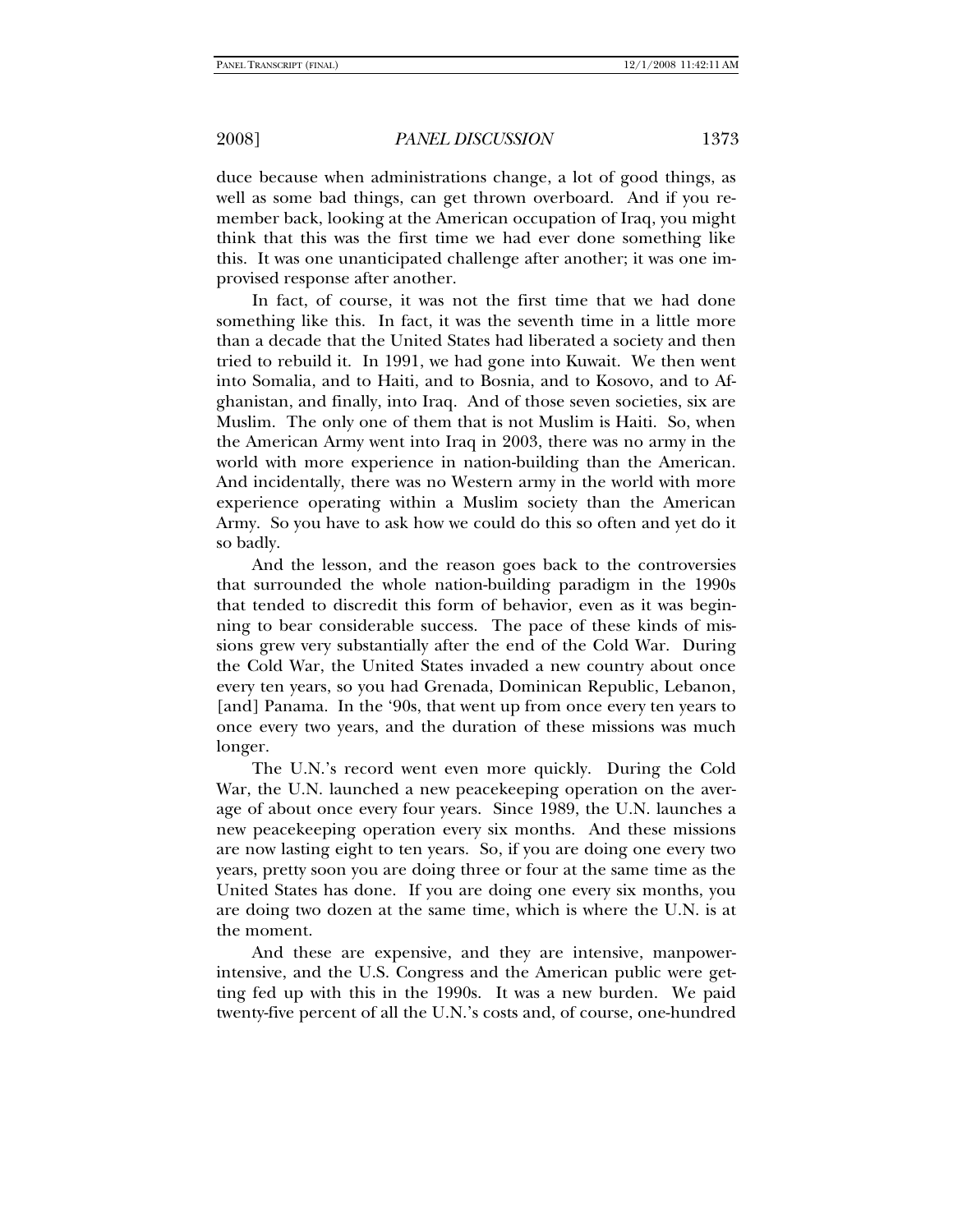percent of our own, and, at least in the early years, it did not look like a particularly useful form of activity. You know, in the popular mind, it is the failures that linger. For every one person who can remember what the U.N. did in Cambodia or Namibia or El Salvador, there are a hundred who remember Rwanda or Srebrenica or have watched *Blackhawk Down*. And so these were the impressions that were formed and, as a result, when the new administration came in in 2001, they had pledged they were not going to do nation-building, and they were determined, when stuck with it, to do it very differently. And essentially, it fell overboard, everything that we had learned in the preceding decade.

And we had learned a good deal in the preceding decade. Both the U.N. and the U.S. slowly got better at these operations. If you look at the progression of the United States from Somalia to Haiti to Bosnia and Kosovo, you find each of them was better prepared, more professionally managed, and had a smoother transition than the ones that preceded it. And the U.N. had a similar improvement in its success rate. But this was tossed overboard, first in Afghanistan and then particularly in Iraq, where we tried a sort of a nation-building on the cheap approach, as if the lessons that we learned in the '90s could be ignored, and those lessons were important.

They were, first of all, that there is a big relationship between input and output, that military manpower and economic assistance are key variables for producing security and economic growth. And if you put in low levels of military manpower and economic assistance, what you get are low levels of security and economic growth. This was a lesson that escaped the administration in its early years.

Similarly, the role of neighboring states. If the neighbors do not want you to put a broken society back together again, you are not going to succeed because they simply have too much access and too much influence, and too much at stake to stand aside. They are going to interfere and they are often going to interfere in quite unhelpful ways.

So I think that it is to be applauded that the administration has embraced this paradigm. They do not call it nation-building; they call it stabilization or reconstruction, but they essentially mean the same thing, and [the administration has] begun to take it more seriously. I am concerned, however, if the administration's reaction to the initial failures in Iraq is we have to do better next time. It is not clear that that is the American people's reaction. The American people's reaction may well be we better not do this again next time, a sort of post–Viet Nam phenomenon, where we forgot everything we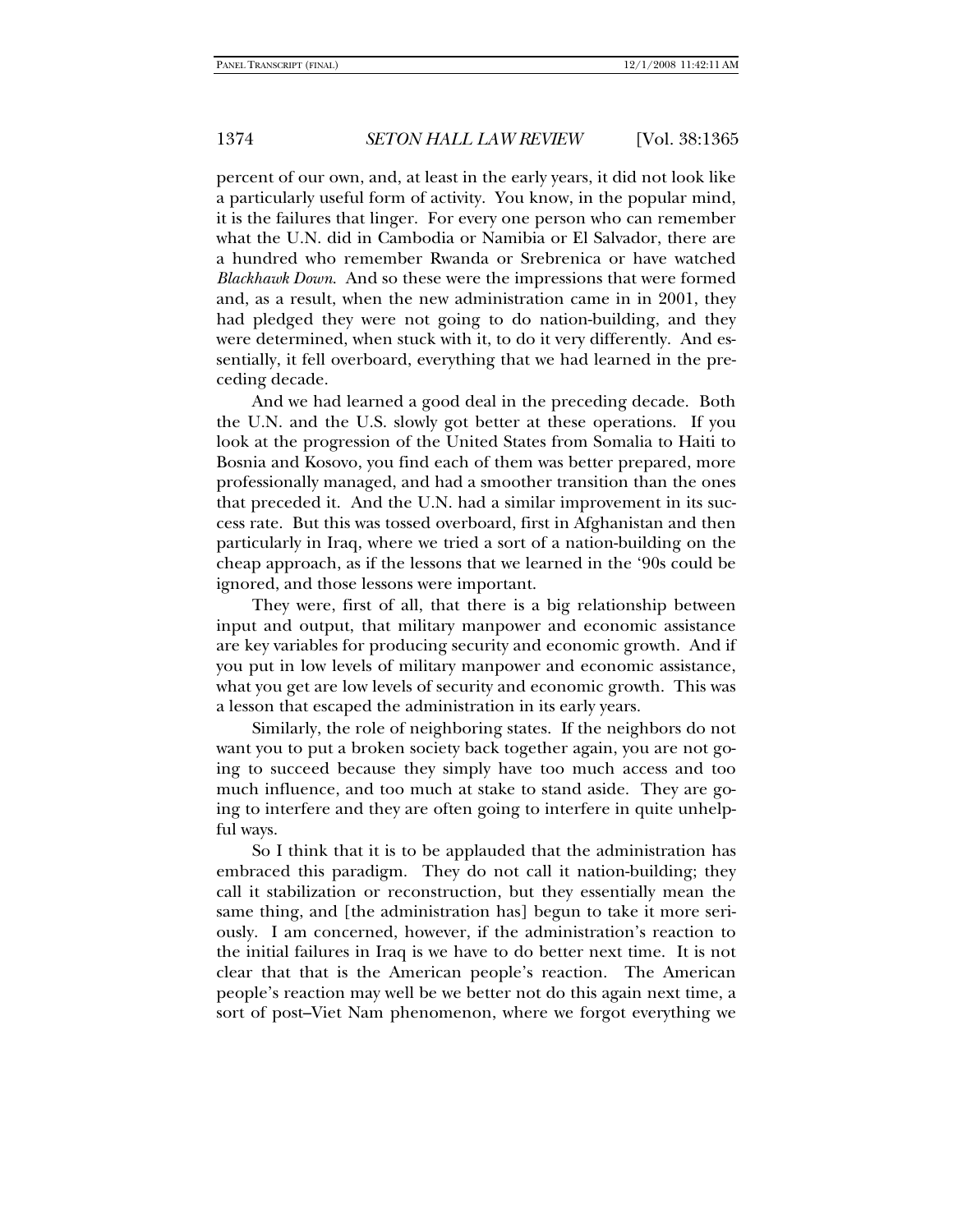knew about counterinsurgency and went back to defending the Fulda Gap, and the result was that we spent five years in Iraq relearning those lessons very painfully. And it was not until General Patraeus was assigned that traditional approaches to counterinsurgency that had been worked out through dozens of different experiences by the United States and other nations were finally applied and have begun to have some modicum of success.

So I am concerned that we may go through another one of these rejections, and I just hope that the American people can somehow retain two conclusions at the same time. Yes, sure, do not invade large hostile Middle Eastern countries on the basis of flawed intelligence from a very narrow and unrepresentative coalition. Okay, that is a good lesson. But if Iraq was a war of choice and the choice is a poor one, Afghanistan rightfully was, and both of them left us with heavy burdens for reconstruction and stabilization. And we are going to find that, while we do not have to engage in every one of these missions that appears on the horizon, we are going to be engaged in some of them, and we are going to really have to learn a lot better.

So I hope that Iraq does not color the American perceptions of this activity in an irremediable way because it is important to recognize that, despite the occasional failures, and sometimes quite spectacular failures, there are tens of millions of people around the world who are living today at peace, and in most cases under freely elected governments, because American troops or NATO troops or European troops or U.N. troops went in and separated the combatants, disarmed the contending factions, oversaw a process of holding elections, and then stayed around long enough to ensure that those governments could take hold.

And so it is, in places like Mozambique and Cambodia and El Salvador and Namibia and Sierra Leone and Liberia and East Timor and Albania and Macedonia and Bosnia and Kosovo, that, as I said, people are living in peace, and in almost all those cases under freely elected governments, because the international community, in one guise or another, conducted those kinds of operations. And it is going to be very important that we continue to develop our capabilities and that the kinds of changes that Clint and John have succeeded in introducing endure and are taken up by succeeding administrations.

### MENZIES: Kris?

BOON: Just a quick question. The terrorist threat has become a very apparent issue on the ground for Americans involved abroad, and I am wondering how this is being contained in terms of current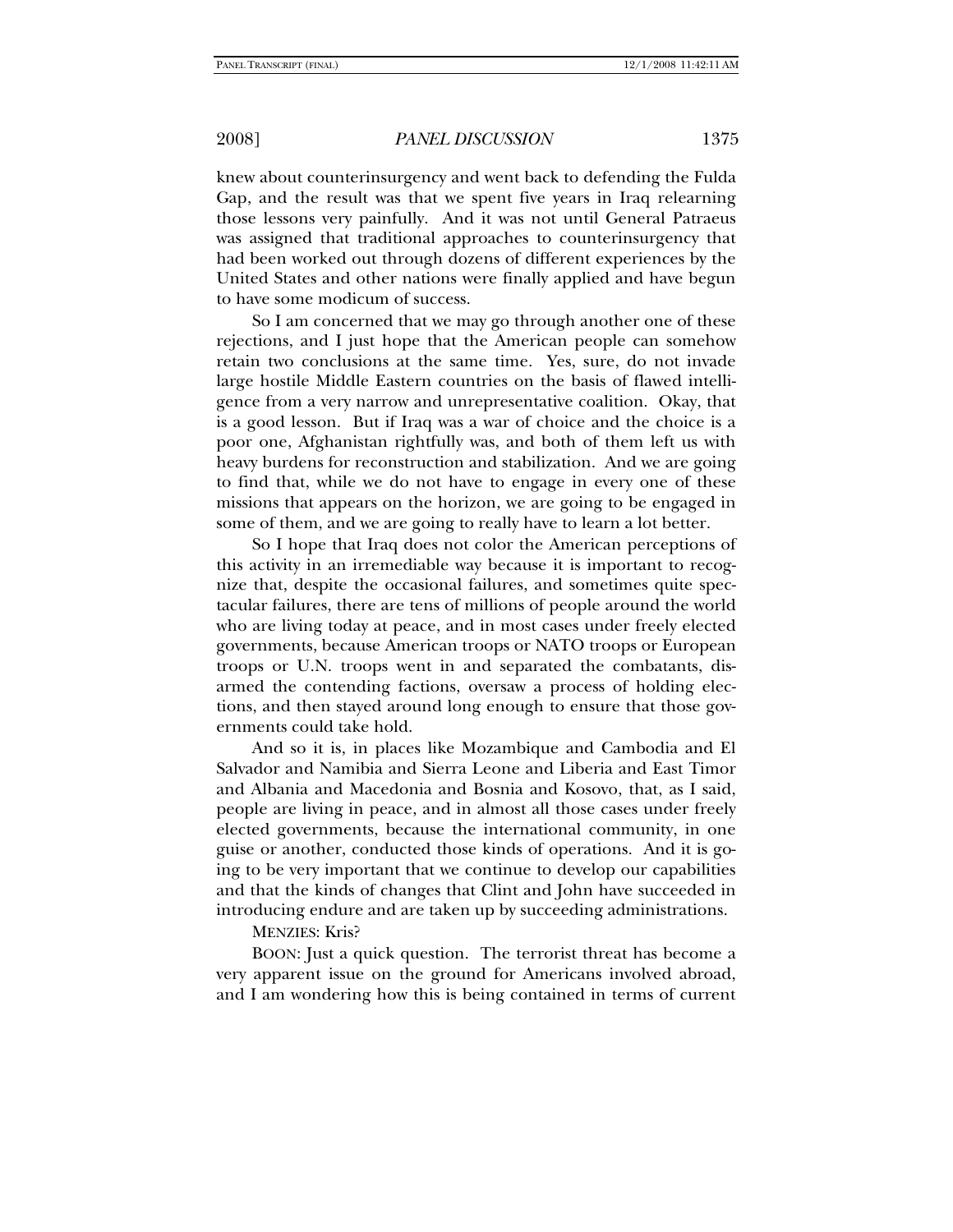post-conflict reconstruction and whether this is influencing American policy generally on post-conflict reconstruction.

SERWER: Well it is having a dramatic effect on capabilities in Iraq and in Afghanistan. In Iraq none of us traveled outside the International Zone without shooters and armored cars. It is not a great way to do business. There are a lot of courageous people though—and this is invisible to the American public—but there are several hundred very courageous advisors to ministries in Iraq, and they work quite frequently in Iraqi ministries, including the Interior Ministry, and it is just a downright dangerous thing to do, and we owe a great debt to those people who are doing it.

But our capabilities are severely limited in Iraq because of the security situation. In Afghanistan, I think we are in a very anomalous situation. I walked on the street in Kabul, freely without body armor, without armored cars, without shooters, and I felt perfectly safe. In fact, there is very little record of Western civilians being attacked in Afghanistan in recent years, and it really is quite safe—remarkably so.

Nevertheless, the embassy, all the aid contractors are under severe security restrictions that are likely to continue, if I understood what the Ambassador told me when I called him. And that is a real problem because Afghanistan is, in many ways, more hopeful than Iraq, and if we are not able to bring all of our tools there—and I might add the U.N. is quite restricted in their movements in Afghanistan as well, so I think it is having a dramatically negative impact in both Iraq and Afghanistan.

HERBST: There is another element to this too. When you put people out in the field or, in my office, we would plant the people in the field, security is an important consideration. Our folks are being taught in going into dangerous environments, environments where traditionally the State Department does not put people. But by the same token, we have to provide a subsystem for them, and what that means is that we plan operations, we plan a budget for operations. And that drives the cost considerably, and that is also dangerous.

MENZIES: I would like to open the floor to our audience, particularly our students for some questions. We have a few minutes left and I would like to take full advantage of it. We have microphones or if they can just shout out a question and we will repeat it for everybody. Do I see hands? Yes.

AUDIENCE SPEAKER: Hi. I am not a student. My name is Jenna Slotin, and I am from the International Peace Academy. I decided to come to New Jersey from my office in Midtown. I thank you for your presentation today.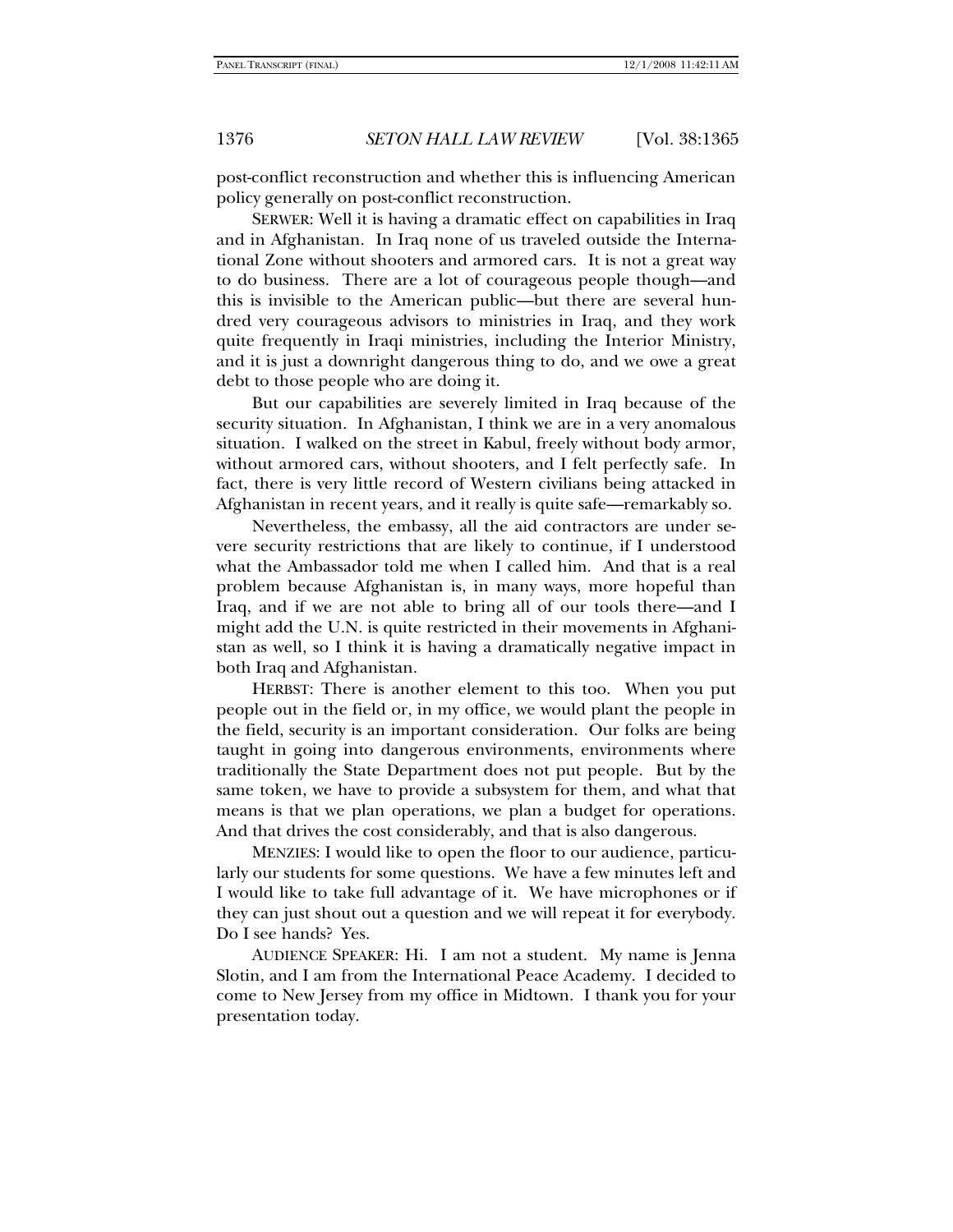One question I have is that, you touched on training and doctrine with respect to a civilian reserve corps, and certainly, getting trained professionals in place is critical for the person who is picked. But I think a very important and a close second is that those individuals are not only trained to set up the judiciary, the correction system, public administration, but trained to transfer those skills to local officials. And I think we have seen in the field of development, and now post-conflict reconstruction, capacity building is not done well, and the transfer of those skills is a serious challenge. But that is what is going to prevent us from needing to go back five years down the road; setting up an effective and capable state is of primary importance.

And so, I wonder if you are taking measures to integrate into the work training for a civilian reserve corps [with] training capacity for local officials.

HERBST: Right now, we do not have a civilian reserve corps. We are doing planning to provide training for them. You can be sure that what we have in mind is capacity transfer. We do not want to be in any specific country any longer than we have to. So the purpose is to put people on the ground who are able to oversee the provision of services, one, and two, to make sure that they train local people or find the right local people who continue that provision of services so they can leave.

SERWER: And maybe I can add just a word. That is one of our projected courses is in fact on the military and transferring the capability, but I recently had to re-do it as well, already. I mentioned our Reconciliation Conference from Mahmoudiyah; it was actually conducted by a set of Iraqi facilitators who we trained a couple of years before. I was there to make sure things kept on track and had a role to play, especially in preparing some of the statements. The actual activity was conducted by Iraqis who were conducting such activities in their own communities day by day.

WILLIAMSON: If I could just point out one other point. Just from a practical point of view, having done this in Kosovo and again in Iraq, there is always a tension between two objectives.

In Kosovo there was a big concern because there was a lack of stability there and that rule of law was not succeeding. So when I went in after two years of the mission being off the ground, I had a very strong mandate to go in and have a more robust interventionist policy, using international judges and prosecutors, where we were actually taking away some of the responsibilities that had already evolved to locals.